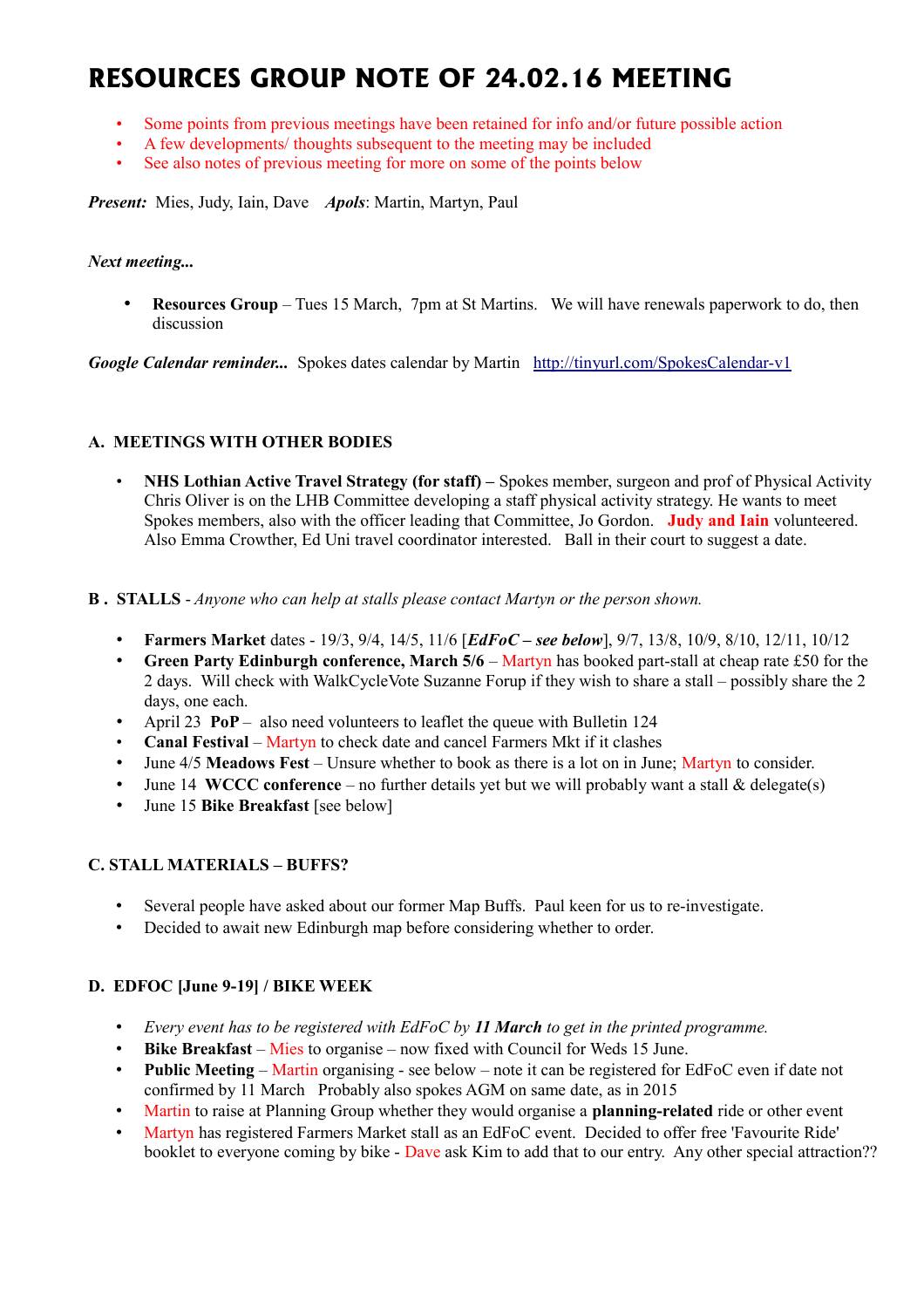## **E. SPOKES PUBLIC MEETINGS**

- **Spring 2016 meeting** Hustings mtg for the May Holyrood elections, expected audience 100-120.
	- Martin organising. Date now fixed for Mon 21 March.1
	- Request to speak from an independent candidate (for N Ed seat) and may get other requests. Agreed that main speakers will be only those representing parties with seats in Holyrood, but others welcome to participate as part of the audience and hand out leaflets during coffee period if they wish.
	- Premises St Brides. Cost £100 + £1.50 each for tea/biscuits (we are not allowed to do the catering). Ordered 60 tea/coffee. Cheque sent by Paul.
	- Website article - [www.spokes.org.uk/2015/12/spokes-holyrood-hustings-2016](http://www.spokes.org.uk/2015/12/spokes-holyrood-hustings-2016)
	- PA system from Bike Station.
- **Summer 2016 meeting** during EdFoC week
	- Martin to organise
	- Probably June 13
	- Topic Cycling and Health to include both physical activity and pollution aspects
	- Speakers aim for panel of 3 with a relevant politician, campaigner and medic. Invited Cllr Cammy Day, FOE Emilia Hanna (yes), Prof Chris Oliver (yes); and chair Helen Zealley, Spokes member, former Director of Public Health in NHS Lothian, and involved in many environmental orgs.
	- *Date/place/speakers/ ideally fixed by 11 March for EdFoC programme, but can be provisional*.
- **Autumn 2016 –** Martin suggested provisional early booking for Augustine, as they get booked up early. Most suitable week in relation to probable mailout date is week beginning 21 November (Mon-Thurs)

## **F. TRAFFIC COUNT**

- Martin suggested idea used in Bristol photo every cyclist passing and then produce a multi-purpose analysis – e.g. M/F, helmets, children carried, etc, etc – the categories can be finalised after the event, by inspecting the photos. This would be one-off, not regular, and could be on same day as normal count. Martin volunteered to organise; we could also seek other photographers, to cover more than one location. Ideally we should also do same at another time and location, as commuters may well be different to people who use their bikes during the day. e.g. Dalry Rd lunchtime and/or say 1-3pm.
- NB in addition to the photo-ing, we'd need someone to do the analysis, prepare a report. Could be quite a big job, but might be an excellent student project, having the ready-made data set of photos.

## **G. SPOKES MAPS**

- New Glasgow edition delayed since late 2014. Likely to be on tearproof paper, but at increased cost. Electronic version already downloadable for smartphones.
- New Edinburgh edition will be on new base map (XYZ) to allow electronic version as well as paper. 'Maps Summit' held Feb 9 (Tim/Ian/David(Langworth)/Dave) - meeting decided Peter would get involved in visiting and pressurising XYZ who have been very slow so far. Still hope for late Spring, but uncertain.

# **H. SPOKES STATUS**

- AGM agreed set up working group of Paul, Ian, Sandy, Dave [with power to coopt others] to progress Spokes becoming a SCIO [http://www.scvo.org.uk/setting-up-a-charity/decide-on-a-structure/scottish](http://www.scvo.org.uk/setting-up-a-charity/decide-on-a-structure/scottish-charitable-incorporated-organisation/)[charitable-incorporated-organisation/](http://www.scvo.org.uk/setting-up-a-charity/decide-on-a-structure/scottish-charitable-incorporated-organisation/)
- Spokes objectives modifications to suit SCIO needs circulated to members, with no feedback except punctuation etc, so we can use these. Draft modification of model SCIO constitution still to be done by Dave for the working group (probably not till after mailout).
- Martin suggested consideration of a category of 'supporter' who are not members like most (all?) Sustrans adherents are – in case this might simplify the bureaucracy.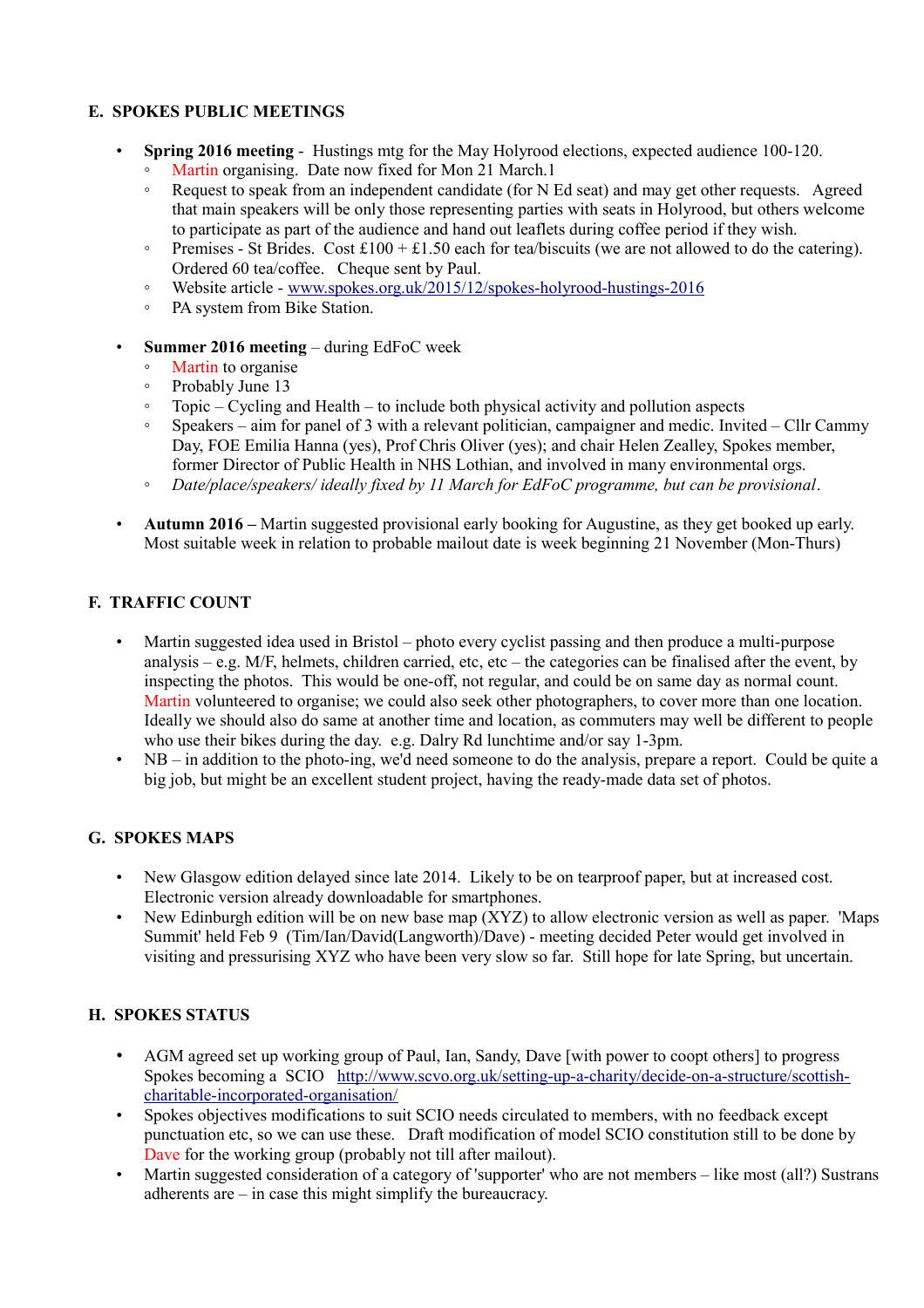## **J. ONLINE JOINING AND RENEWAL**

• **Clair**, computing adviser at Ed Uni, working on this. Dave & Christine to meet Clair. Further delay as the proposed software GroupSpaces now no longer has technical support (it is still operating for those who use it, but no updates or problem-solving available).

## **K. MOTORIST AWARENESS CAMPAIGN – 'BIKE ALERT'**

- There is a videos page on our website, with links to Bryce's videos click the *videos* tab or go straight to *[www.spokes.org.uk/videos](http://www.spokes.org.uk/videos)*.
- David Gardiner of Laidback Bikes/ Vantage Creative produced A4-folded leaflet. Once finalised it will go in a spokes mailout to all orgs and members [approx 3000], plus further (see below).
	- Meeting held at Martin's only Martin, Bryce, Dave present.
		- Video content finalised no change except lengthen time for some slides.
		- Leaflet content minor changes inside; major change to back page, now being discussed by email. Final instructions will then be passed to David G to update the leaflet. But he is too busy until Favourite Rides booklet complete (mid March).
		- $^{\circ}$  $6<sup>th</sup>$  former sessions 2016 being coordinated by Martin, working with Brian, Donald, Martyn. Preliminary contact with WestLife already. Also to investigate Mid and East Lothian councils. We could ask for more volunteers in a member email circular if useful. Also need to discuss format with Edinburgh – less good than W Lothian (Brian has written to them about this).
		- Other uses driving schools, police rehab, etc, etc, to be discussed at next Resources group when Martin also present. Mies interested in helping – has our previous database
		- Printing of leaflet/ official launch of video/leaflet best time probably August, once election, edfoc, etc over, and shortly before  $6<sup>th</sup>$  former events begin.
		- Need a lead-person for the two previous bullet points
- Mies informing Fyfe's of use of video so far and seeking any feedback on the leaflet & video.

# **L. SUPERMARKETS PROJECT**

- Iain circulated email with initial ideas for Good Practice Guide. Good basis for leaflet, but more work needed. Mies has sent comments. Dave to email Iain with further suggestions (probably after mailout).
- **Report on the initial survey** is online at spokes.org.uk: documents: spokes projects: supermarkets or click here [www.spokes.org.uk/documents/papers-documents/supermarkets-project.](http://www.spokes.org.uk/documents/papers-documents/supermarkets-project/)
- **Next step is to produce good practice guide, to be used as follows...**
	- to enable members to lobby their local supermarket, by individuals on their own initiative.
	- to contact local regional managers of all supermarket chains, with the aim to find at least one willing to undertake an exemplary project covering all their stores – this would need one or more people within Resources Group (or other in Spokes) to take this on. The person could then potentially also work with locals from the above bullet point.
	- This is an innovative project for which we could almost certainly get grant assistance if necessary if we decide to take it further in a ways that needs significant funding, as we did with the tenements project – e.g. Sestran or Cycling Scotland or SCSP cash (via Ed Council). This might be particularly helpful if any supermarket chain takes up the project and works with us, or if we organise local members lobbying their stores on a wide scale.
- **Producing the Good Practice Guide...**
	- Ideally take account of different types of shops supermarkets with car parks; onstreet small supermarkets and other local shops; shopping malls (bikes often banned but there is a good precedent in plans for the new St James Quarter development, where bikes will be allowed through the mall galleries, pushed, from Picardy Place to St Andrew Square, including in the lifts).
	- Main emphasis to be on a standard rack, and how to install it properly, rather showing a whole range of unlikely alternatives. A standard rack also more likely to get Council planning approval without hassle when supermarkets apply for permission. Anyone with comments/suggestions please pass to them.
	- To get details from Ed Council as to their standard rack design & installation criteria [Sheffield rack with additional lower horizontal bar]. Our recommendation could be based on that, with any changes – e.g. pointing out need for wide spacing to allow for shopping panniers [what about trailers?]. Also to find where the Council sources racks – ideal if local source.